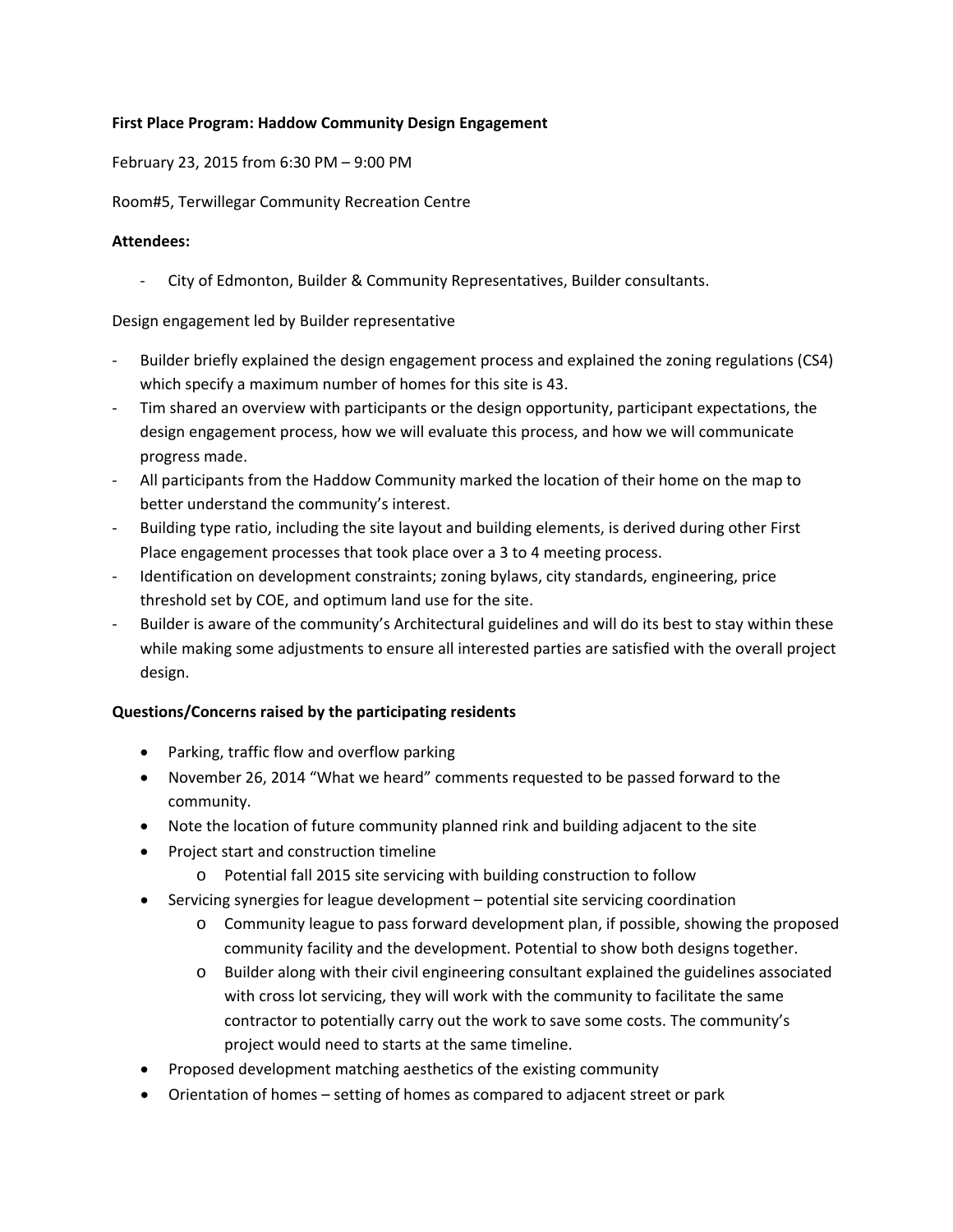- Color of exteriors
	- o Participant expressed concern on vinyl siding and fire hazard associated with building in close proximity
- Fire protection on home exteriors
- Community Architecturals the use of building materials designed to fit into the neighbourhood
	- o Consistency or diversity in the unit/building design will be open for discussion
- Project density Number of continuous units
- Summer/Winter maintenance how is this to happen for the proposed development
	- $\circ$  Due to the ownership nature of this project as a condominium, there is planned maintenance for this development.
- $\bullet$  Street lighting potential for dark sky
	- o Developer briefly explained about the current bylaw requirements for fire rating
- Landscaping and trees species
	- o Builder confirmed that this will be opened for discussion with their landscape architect
- $\bullet$  Boundary Fencing type, height and color adjacent to the park space
- Grading & Berming how will the grade look from the adjacent properties, will there be any berming?
- Plantings on City Land City of Edmonton explained that there may be an opportunity to landscape outside of the proposed development on City property if the community requests through the approving authority within City of Edmonton.
- Accessory Buildings what is allowed or planned for the development
- Garage Door Visuals how will this look for aesthetics?
- Community participants were concerned if this property will become a rental property
	- o Developer and COE explained that as a rule this cannot be converted to rental unit for the first five years by the home buyers.
- Contingency parking to ensure cars stay within the designated condo development
- Entry Feature given the continuity of the development, are there possibilities of designing this to be the same as what exists currently?

The builder presented the 8 different conceptual site designs and invited all participants for review.

## **Site Design Option Review**

- Participants requested for possibility of additional contingency parking area within the site for future
- Builder asked the participants if there are any preferred plans or parts of plans; for example, double entrance site vs single entrance, street oriented units vs side flanking units
	- o Participants suggested if two entrances are proposed then can the internal road be made one way?
	- o Participants we more favorable towards single entrance plan due to multiple other intersection nearby the current site. If possible, move the entrance as far to the north as possible.